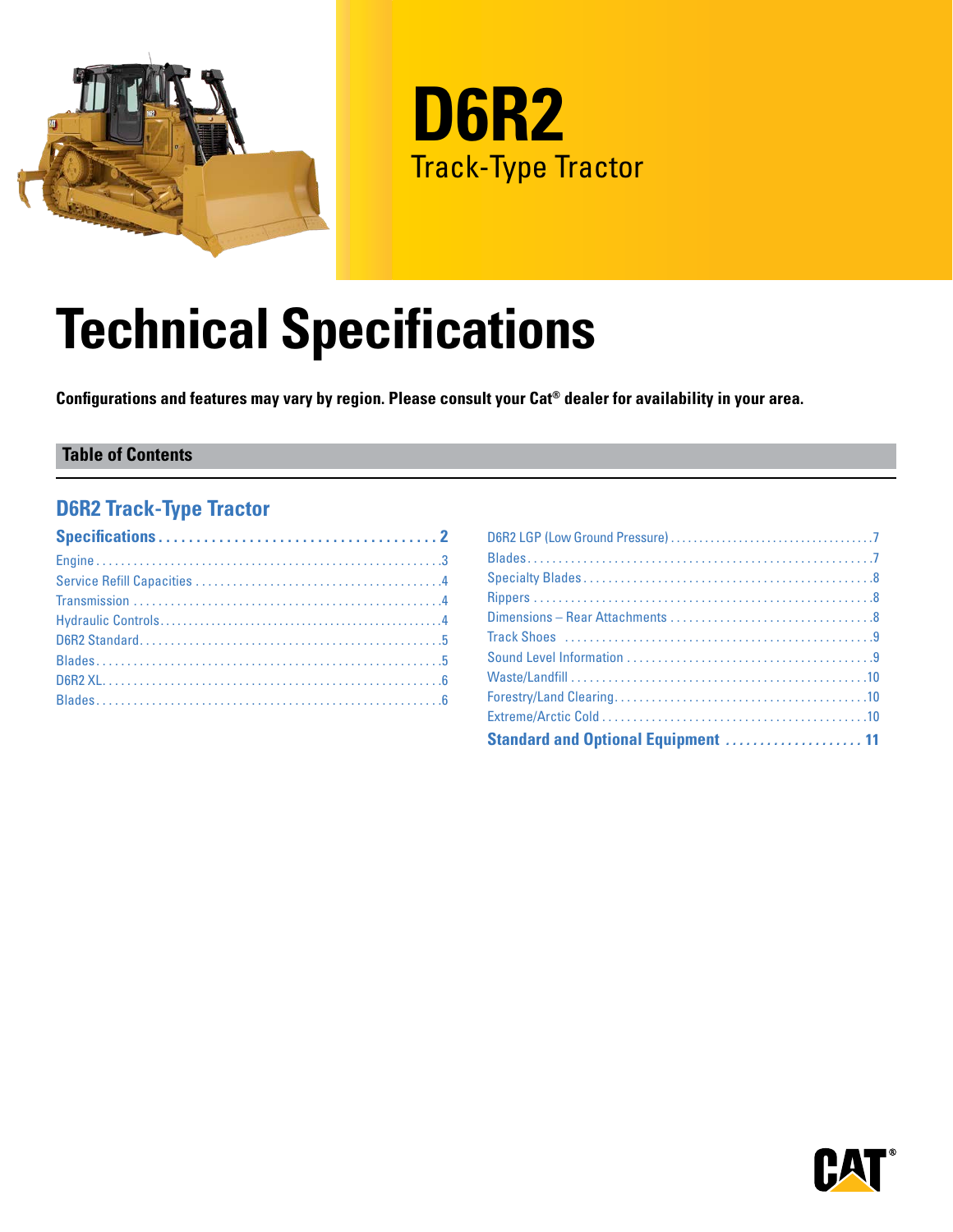#### <span id="page-1-0"></span>**Engine**

| Engine Model                | $Cat^{\circledast}C9$                                            |                   |                             |                  |                   |
|-----------------------------|------------------------------------------------------------------|-------------------|-----------------------------|------------------|-------------------|
| Emissions                   | Equivalent to China Nonroad Stage II/U.S. EPA Tier 2/EU Stage II |                   |                             |                  |                   |
| <b>D6R2</b> Standard        |                                                                  |                   | <b>D6R2 XL/LGP</b>          |                  |                   |
| Engine Power $(1,900$ rpm)  |                                                                  |                   | Engine Power (1,800 rpm)    |                  |                   |
| <b>SAE J1995</b>            | 154 kW                                                           | $207$ hp          | <b>SAE J1995</b>            | $169$ kW         | $227$ hp          |
| ISO 14396                   | 151 kW                                                           | $203$ hp          | ISO 14396                   | $166 \text{ kW}$ | $223$ hp          |
| ISO 14396 (DIN)             | $206$ mhp                                                        |                   | ISO 14396 (DIN)             | $226$ mhp        |                   |
| Rated Net Power (2,000 rpm) |                                                                  |                   | Rated Net Power (2,000 rpm) |                  |                   |
| ISO 9249/SAE J1349          | 133 kW                                                           | $179$ hp          | ISO 9249/SAE J1349          | 148 kW           | 198 <sub>hp</sub> |
| ISO 9249 (DIN)              | $182$ mhp                                                        |                   | ISO 9249 (DIN)              | $202$ mhp        |                   |
| Net Power $(1,900$ rpm $)$  |                                                                  |                   | Net Power $(1,800$ rpm)     |                  |                   |
| ISO 9249/SAE J1349          | 141 kW                                                           | 189 <sub>hp</sub> | ISO 9249/SAE J1349          | 158 kW           | 212 <sub>hp</sub> |
| ISO 9249 (DIN)              | $192$ mhp                                                        |                   | ISO 9249 (DIN)              | $215$ mhp        |                   |

• Net power advertised is the power available at the flywheel when engine is equipped with a fan at maximum speed, air cleaner, muffler, alternator.

• Advertised power is tested per the specified standard in effect at the time of manufacture.

• No deratings required up to 2286 m (7,500 ft) altitude. Automatic derating occurs after 2286 m (7,500 ft).

#### **Drawbar Pull – D6R2 Standard**



KEY

1.0 – 1st Gear

1.5 – 1st Gear, additional speed with Auto Shift engaged

2.0 – 2nd Gear

2.5 – 2nd Gear, additional speed with Auto Shift engaged

3.0 – 3rd Gear

**NOTE:** Usable pull will depend upon weight and traction of equipped tractor.

#### **Drawbar Pull – D6R2 XL and LGP**



KEY

1.0 – 1st Gear

1.5 – 1st Gear, additional speed with Auto Shift engaged

2.0 – 2nd Gear

2.5 – 2nd Gear, additional speed with Auto Shift engaged

3.0 – 3rd Gear

**NOTE:** Usable pull will depend upon weight and traction of equipped tractor.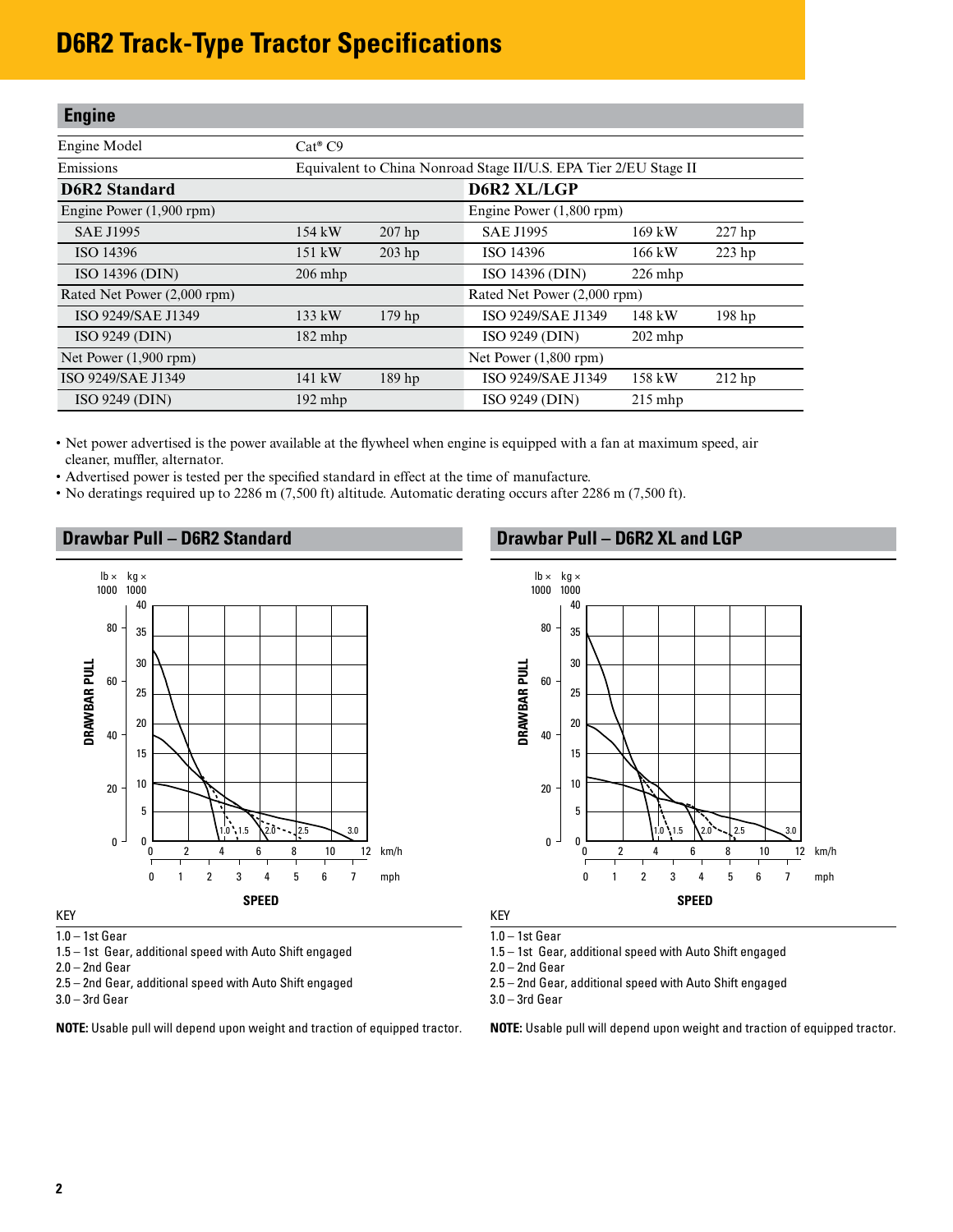#### <span id="page-2-0"></span>**Engine**

| <b>D6R2 Standard</b> | D6R2 XL/LGP                                                                                |
|----------------------|--------------------------------------------------------------------------------------------|
| Emissions            | China Nonroad Stage III emission standards, equivalent to U.S. EPA Tier 3/EU<br>Stage IIIA |
| Engine Model         | Cat C9                                                                                     |
|                      |                                                                                            |

| Engine Power $(1,300$ rpm)  |           |                             | Engine Power $(1,300$ rpm) |           |          |
|-----------------------------|-----------|-----------------------------|----------------------------|-----------|----------|
| <b>SAE J1995</b>            | 168 kW    | $225$ hp                    | <b>SAE J1995</b>           | 181 kW    | 243 hp   |
| ISO 14396                   | 166 kW    | $222$ hp                    | ISO 14396                  | 179 kW    | 240 hp   |
| <b>ISO 14396 (DIN)</b>      | $225$ mhp |                             | ISO 14396 (DIN)            | $243$ mhp |          |
| Rated Net Power (1,850 rpm) |           | Rated Net Power (1,850 rpm) |                            |           |          |
| ISO 9249/SAE J1349          | 147 kW    | $196$ hp                    | ISO 9249/SAE J1349         | 153 kW    | $206$ hp |
| ISO 9249 (DIN)              | $199$ mhp |                             | ISO 9249 (DIN)             | $209$ mhp |          |
| Net Power $(1,300$ rpm)     |           |                             | Net Power $(1,300$ rpm)    |           |          |
| ISO 9249/SAE J1349          | 162 kW    | 218 <sub>hp</sub>           | ISO 9249/SAE J1349         | $176$ kW  | $236$ hp |
| ISO 9249 (DIN)              | $220$ mhp |                             | ISO 9249 (DIN)             | $239$ mhp |          |

• Net power advertised is the power available at the flywheel when engine is equipped with a fan at maximum speed, air cleaner, muffler, alternator.

• Advertised power is tested per the specified standard in effect at the time of manufacture.

• No deratings required up to 2286 m (7,500 ft) altitude. Automatic derating occurs after 2286 m (7,500 ft).



KEY

1.0 – 1st Gear

1.5 – 2nd Gear, additional speed with Auto Shift engaged

2.0 – 2nd Gear

2.5 – 3rd Gear, additional speed with Auto Shift engaged

3.0 – 3rd Gear

**NOTE:** Usable pull will depend upon weight and traction of equipped tractor.

#### **Drawbar Pull – D6R2 Standard Drawbar Pull – D6R2 XL and LGP**



KEY

1.0 – 1st Gear

1.5 – 1st Gear, additional speed with Auto Shift engaged

 $2.0 - 2$ nd Gear

2.5 – 2nd Gear, additional speed with Auto Shift engaged

3.0 – 3rd Gear

**NOTE:** Usable pull will depend upon weight and traction of equipped tractor.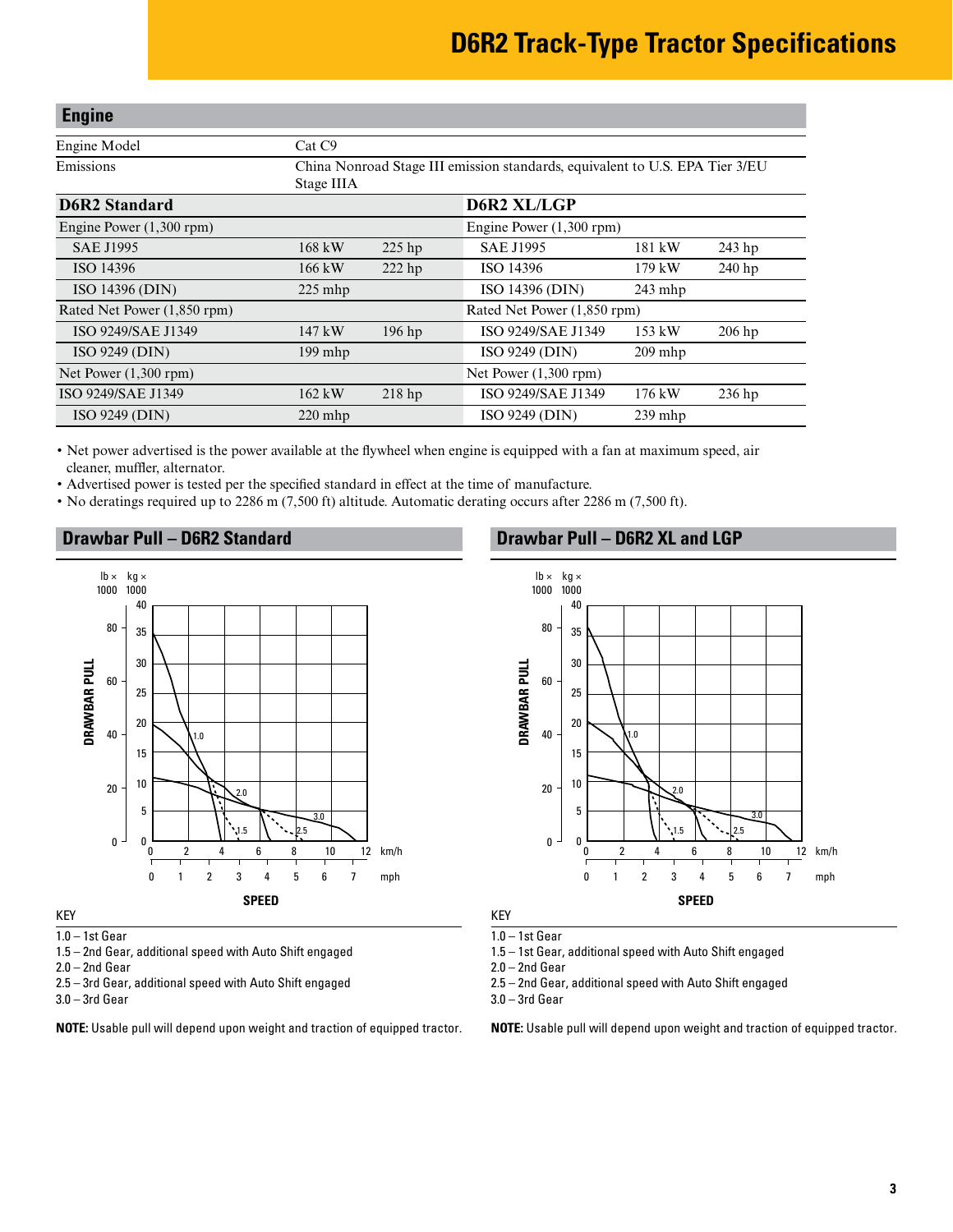<span id="page-3-0"></span>

| <b>Engine</b>               |                    |                    |
|-----------------------------|--------------------|--------------------|
| Engine Model                | Cat C <sub>9</sub> |                    |
| Bore                        | $112 \text{ mm}$   | $4.4$ in           |
| <b>Stroke</b>               | 149 mm             | $5.9$ in           |
| Displacement                | 8.8 L              | $537 \text{ in}^3$ |
| <b>Biodiesel Capability</b> | Up to $B1001$      |                    |

<sup>1</sup>Cat engines are compatible with the following renewable, alternative, and biodiesel\* fuels that reduce greenhouse gases:

- Up to B20 biodiesel (FAME)\*\*
- Up to 100% HVO and GTL renewable fuels
- \* Refer to guidelines for successful application.

Please consult your Cat dealer or "Caterpillar Machine Fluids Recommendations"(SEBU6250) for details. \*\* Up to B100 capable when equipped with optional B100 compliant fuel lines. Please consult the Operations and Maintenance Manual (OMM) for further information.

#### **Service Refill Capacities**

| Fuel Tank            | 424 L  | $112$ gal  |
|----------------------|--------|------------|
| Cooling System       | 59.4 L | 15.7 gal   |
| Engine Crankcase     | 28 L   | $7.4$ gal  |
| Power Train          | 146 L  | 38.6 gal   |
| Final Drives (each)  | 13.5L  | $3.6$ gal  |
| Pivot Shaft          | 5 L    | $1.3$ gal  |
| Hydraulic Tank       | 51.5 L | $13.6$ gal |
| Roller Frames (each) | 24.6 L | $6.5$ gal  |
|                      |        |            |

#### **Transmission**

| 1.0 Forward  | $3.8$ km/h          | $2.4$ mph         |
|--------------|---------------------|-------------------|
| 1.5 Forward* | $4.8$ km/h          | $3.0$ mph         |
| 2.0 Forward  | $6.5$ km/h          | $4.0$ mph         |
| 2.5 Forward* | $8.4 \text{ km/h}$  | $5.2$ mph         |
| 3.0 Forward  | $11.5 \text{ km/h}$ | $7.1 \text{ mph}$ |
| 1.0 Reverse  | $4.8$ km/h          | $3.0$ mph         |
| 1.5 Reverse* | $6.2$ km/h          | $3.9$ mph         |
| 2.0 Reverse  | $8.4 \text{ km/h}$  | $5.2$ mph         |
| 2.5 Reverse* | $8.4 \text{ km/h}$  | $5.2$ mph         |
| 3.0 Reverse  | $14.5$ km/h         | $9.0$ mph         |

\*With optional AutoShift selected.

#### **Hydraulic Controls** (Tier 2/Stage II/China Nonroad II)

| Pump Type – Implements                               | Variable Displacement Piston |                |  |  |
|------------------------------------------------------|------------------------------|----------------|--|--|
| Variable Displacement Piston<br>Pump Type – Steering |                              |                |  |  |
| RPM at Rated Engine Speed – Implement                |                              | $2,120$ rpm    |  |  |
| RPM at Rated Engine Speed – Steering                 |                              | 2,440 rpm      |  |  |
| Pump Output at Rated Engine Speed                    |                              |                |  |  |
| Implement                                            | $203$ L/min                  | 53.6 gal/min   |  |  |
| Steering                                             | 199 L/min                    | $52.6$ gal/min |  |  |
| Maximum Lift Cylinder Flow                           | $214$ L/min                  | $56.5$ gal/min |  |  |
| Maximum Tilt Cylinder Flow                           | $90$ L/min                   | $23.8$ gal/min |  |  |
| Maximum Ripper Cylinder Flow                         | $214$ L/min                  | $56.5$ gal/min |  |  |
| <b>Maximum Operating Pressures</b>                   |                              |                |  |  |
| <b>Bulldozer Lift Cylinder</b>                       | 19 300 kPa                   | 2,799 psi      |  |  |
| <b>Bulldozer Tilt Cylinder</b>                       | 19 300 kPa                   | 2,799 psi      |  |  |
| Ripper Lift Cylinder                                 | 19 300 kPa                   | 2,799 psi      |  |  |
| Steering                                             | 40 500 kPa                   | 5,874 psi      |  |  |
| Main Relief Valve                                    |                              |                |  |  |
| Pressure Setting – Implement                         | 21 700 kPa                   | 3,147 psi      |  |  |
| Pressure Setting – Steering                          | 45 500 kPa                   | 6,599 psi      |  |  |

#### **Hydraulic Controls** (Tier 3/Stage III/China Nonroad III)

| Pump Type - Implements                | Variable Displacement Piston |                |  |  |
|---------------------------------------|------------------------------|----------------|--|--|
| Pump Type – Steering                  | Variable Displacement Piston |                |  |  |
| RPM at Rated Engine Speed – Implement |                              | 1,961 rpm      |  |  |
| RPM at Rated Engine Speed - Steering  |                              | 2,257 rpm      |  |  |
| Pump Output at Rated Engine Speed     |                              |                |  |  |
| Implement                             | 188 L/min                    | $49.7$ gal/min |  |  |
| Steering                              | 184 L/min                    | $48.6$ gal/min |  |  |
| Maximum Lift Cylinder Flow            | $205$ L/min                  | $54.2$ gal/min |  |  |
| Maximum Tilt Cylinder Flow            | $90$ L/min                   | $23.8$ gal/min |  |  |
| Maximum Ripper Cylinder Flow          | $205$ L/min                  | 54.2 gal/min   |  |  |
| <b>Maximum Operating Pressures</b>    |                              |                |  |  |
| <b>Bulldozer Lift Cylinder</b>        | 19 300 kPa                   | $2,799$ psi    |  |  |
| <b>Bulldozer Tilt Cylinder</b>        | 19 300 kPa                   | 2,799 psi      |  |  |
| Ripper Lift Cylinder                  | 19 300 kPa                   | 2,799 psi      |  |  |
| Steering                              | 40 500 kPa                   | 5,874 psi      |  |  |
| Main Relief Valve                     |                              |                |  |  |
| Pressure Setting – Implement          | 21 700 kPa                   | 3,147 psi      |  |  |
| Steering                              | 45 500 kPa                   | $6,599$ psi    |  |  |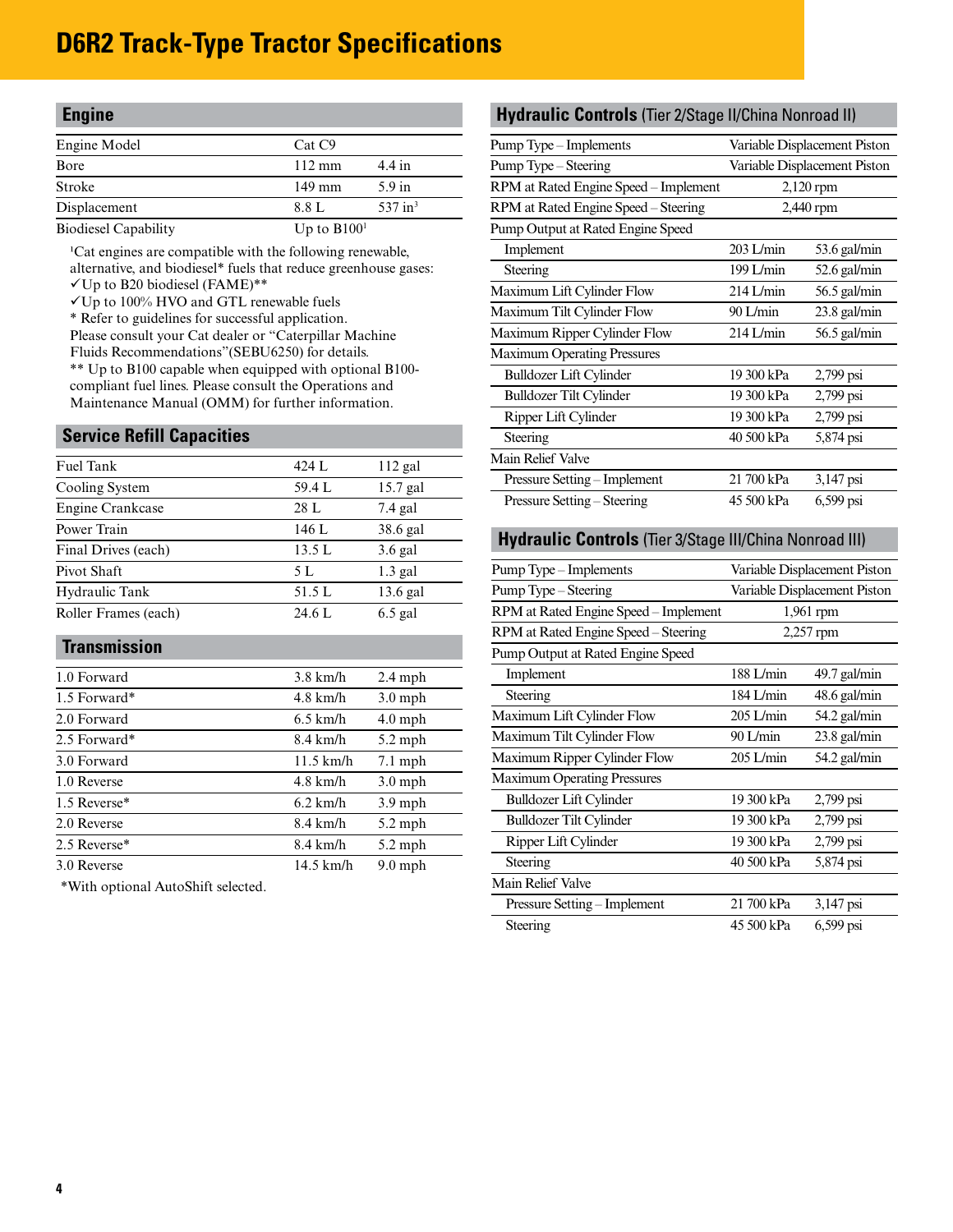#### <span id="page-4-0"></span>**D6R2 Standard**

| Operating Weight (S)                               | 18 984 kg                        | 41,853 lb             |
|----------------------------------------------------|----------------------------------|-----------------------|
| Operating Weight (SU)                              | 19 066 kg                        | 42,033 lb             |
| Operating Weight (A)                               | 19 448 kg                        | 42,875 lb             |
| Shipping Weight                                    | 16 209 kg                        | 35,735 lb             |
| Ground Pressure* (S)                               | 62.4 kPa                         | 9 psi                 |
| Ground Pressure* (SU)                              | $62.6$ kPa                       | $9.1$ psi             |
| Ground Pressure* (A)                               | 63.9 kPa                         | $9.3$ psi             |
| Undercarriage                                      | 39 Section with 6 bottom rollers |                       |
| <b>1</b> Track Gauge                               | 1880 mm                          | 74 in                 |
| Width of Standard Track Shoe –<br>Moderate Service | 560 mm                           | $22$ in               |
| 2 Width of Tractor (without<br>trunnions)          | 2440 mm                          | 96.1 in               |
| Width over Trunnions                               | 2640 mm                          | $103.9 \text{ in}$    |
| <b>3</b> Machine Height to top of ROPS             | 3216 mm                          | $126.6 \text{ in}$    |
| 4 Length of Track on Ground                        | 2664 mm                          | 104.9 in              |
| <b>5</b> Length of Basic Tractor                   | 3860 mm                          | $152$ in              |
| Ground Contact Area*                               | $2.98 \text{ m}^2$               | 4,625 in <sup>2</sup> |
| Track Pitch                                        | $203$ mm                         | $8$ in                |
| <b>6</b> Grouser Height                            | $65 \text{ mm}$                  | $2.6$ in              |
| <b>7</b> Ground Clearance                          | 372 mm                           | $14.6$ in             |
| Oscillation at Front Idler                         | 86 mm                            | $3.4 \text{ in}$      |







• Operating weight includes lubricants, coolant, full fuel tank, standard track, ROPS cab, air conditioner, hydraulic controls, blade, drawbar and operator.

• Shipping weight includes lubricants, coolant, 10% fuel tank, standard track, ROPS cab, air conditioner and hydraulic controls.

\*ISO 16754

#### **Blades**

|                                              |                      | Semi-Universal (6SU) |                   | <b>Straight (6S)</b> |                   | Angle (6A)         |  |
|----------------------------------------------|----------------------|----------------------|-------------------|----------------------|-------------------|--------------------|--|
| Capacity (SAE J1265)                         | $5.6 \,\mathrm{m}^3$ | $7.3 \text{ yd}^3$   | 4.0 <sub>m3</sub> | $5.2 \text{ yd}^3$   | $4.0 \text{ m}^3$ | $5.2 \text{ yd}^3$ |  |
| <b>8</b> Width across End Bits               | $3260$ mm            | $128.3$ in           | 3360 mm           | $132.3$ in           | $4166$ mm         | $164$ in           |  |
| Width without End Bits                       | 3194 mm              | $125.7 \text{ in}$   | 3110 mm           | $122.4$ in           | 3977 mm           | $156.6 \text{ in}$ |  |
| Width across End Bits (blade angled)         | N/A                  |                      | N/A               |                      | 4151 mm           | $163.4 \text{ in}$ |  |
| Width without End Bits (blade angled)        | N/A                  |                      | N/A               |                      | 3622 mm           | 142.6 in           |  |
| Maximum Blade Angle                          | N/A                  |                      | N/A               |                      | $24.9^{\circ}$    |                    |  |
| 9 Height                                     | 1412 mm              | 55.6 in              | 1257 mm           | $49.5$ in            | 1155 mm           | $45.5$ in          |  |
| 10 Dig Depth                                 | $473$ mm             | $18.6 \text{ in}$    | 473 mm            | $18.6 \text{ in}$    | 506 mm            | $19.9 \text{ in}$  |  |
| 11 Lift Height                               | $1104$ mm            | $43.5 \text{ in}$    | $1104 \text{ mm}$ | $43.5$ in            | 1142 mm           | $45$ in            |  |
| Maximum Tilt at Blade Corner                 | 786 mm               | $30.9$ in            | 809 mm            | $31.9$ in            | 446 mm            | $17.6$ in          |  |
| <b>12 Maximum Tilt</b>                       | 743 mm               | $29.3 \text{ in}$    | 765 mm            | $30.1$ in            | $408$ mm          | $16.1 \text{ in}$  |  |
| Pitch Adjustment                             |                      | $+/-4.0^{\circ}$     | $+/-4.0^{\circ}$  |                      | N/A               |                    |  |
| <b>13</b> Length of Machine (blade straight) | 5109 mm              | $201.1$ in           | 4919 mm           | 193.7 in             | 5029 mm           | $198$ in           |  |
| Length of Machine (blade angled)             | N/A                  |                      | N/A               |                      | 5853 mm           | $230.4 \text{ in}$ |  |
| Weight (blade and push arms)                 | $2333$ kg            | $5,143$ lb           | $2251 \text{ kg}$ | 4,963 lb             | $2715 \text{ kg}$ | 5,986 lb           |  |

*Please see table on page 8 for Landfill and Land Clearing specialty blade information.*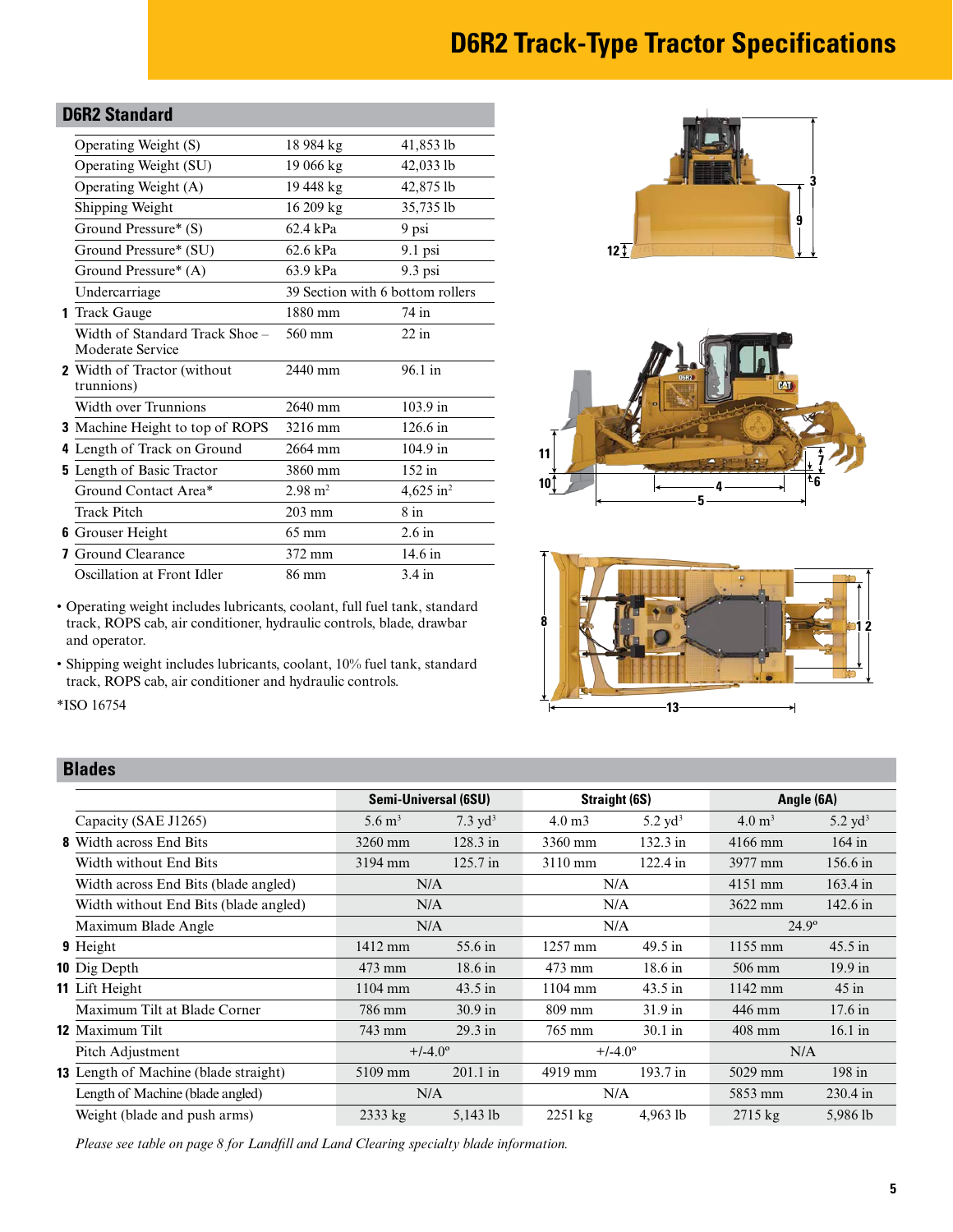#### <span id="page-5-0"></span>**D6R2 XL**

| Operating Weight (SU)                              | 19 914 kg                        | 43,903 lb             |
|----------------------------------------------------|----------------------------------|-----------------------|
| Operating Weight (A)                               | 19 969 kg                        | 44,024 lb             |
| Shipping Weight                                    | 16 820 kg                        | 37,082 lb             |
| Ground Pressure* (SU)                              | 60.7 kPa                         | $8.8$ psi             |
| Ground Pressure* (A)                               | 60.9 kPa                         | 8.8 psi               |
| Undercarriage                                      | 41 Section with 7 bottom rollers |                       |
| <b>1</b> Track Gauge                               | 1880 mm                          | 74 in                 |
| Width of Standard Track Shoe -<br>Moderate Service | 560 mm                           | $22$ in               |
| <b>2</b> Width of Tractor (without<br>trunnions)   | $2440$ mm                        | 96.1 in               |
| Width over Trunnions                               | 2640 mm                          | $103.9$ in            |
| <b>3</b> Machine Height to top of ROPS             | 3216 mm                          | $126.6 \text{ in}$    |
| 4 Length of Track on Ground                        | 2871 mm                          | $113$ in              |
| <b>5</b> Length of Basic Tractor                   | 3860 mm                          | 152 in                |
| Ground Contact Area*                               | $3.22 \text{ m}^2$               | 4,984 in <sup>2</sup> |
| Track Pitch                                        | $203$ mm                         | $8$ in                |
| <b>6</b> Grouser Height                            | $65 \text{ mm}$                  | $2.6$ in              |
| <b>7</b> Ground Clearance                          | 372 mm                           | $14.6 \text{ in}$     |
| Oscillation at Front Idler                         | 95 mm                            | $3.7$ in              |

• Operating weight includes lubricants, coolant, full fuel tank, standard track, ROPS cab, air conditioner, hydraulic controls, blade, drawbar

• Shipping weight includes lubricants, coolant, 10% fuel tank, standard

track, ROPS cab, air conditioner and hydraulic controls.







*Note: Standard configuration shown.*

| DIGUGS                                |                      |                      |                   |                    |
|---------------------------------------|----------------------|----------------------|-------------------|--------------------|
|                                       |                      | Semi-Universal (6SU) |                   | Angle (6A)         |
| Capacity (SAE J1265)                  | $5.6 \,\mathrm{m}^3$ | $7.3 \text{ yd}^3$   | $4.0 \text{ m}^3$ | $5.2 \text{ yd}^3$ |
| <b>8</b> Width across End Bits        | 3260 mm              | $128.3$ in           | $4166$ mm         | $164$ in           |
| Width without End Bits                | 3194 mm              | $125.7 \text{ in}$   | 3977 mm           | 156.7 in           |
| Width across End Bits (blade angled)  | N/A                  |                      | 3772 mm           | 148.5 in           |
| Width without End Bits (blade angled) | N/A                  |                      | 3598 mm           | 141.7 in           |
| Maximum Blade Angle                   |                      | N/A                  |                   | $25.2^{\circ}$     |
| 9 Height                              | 1412 mm              | 55.6 in              | $1155 \text{ mm}$ | $45.5$ in          |
| 10 Dig Depth                          | $473$ mm             | $18.6 \text{ in}$    | 524 mm            | $20.6$ in          |
| 11 Lift Height                        | $1104$ mm            | $43.5$ in            | 1205 mm           | 47.4 in            |
| Maximum Tilt at Blade Corner          | $814 \text{ mm}$     | $32$ in              | 536 mm            | $21.1 \text{ in}$  |
| 12 Maximum Tilt                       | 743 mm               | $29.3 \text{ in}$    | $408$ mm          | $16.1$ in          |
| Pitch Adjustment                      | $+/-4.0^{\circ}$     |                      | N/A               |                    |
| 13 Length of Machine (blade straight) | 5349 mm              | $210.6$ in           | 5098 mm           | $200.7$ in         |
| Length of Machine (blade angled)      | N/A                  |                      | $6074$ mm         | $239.1 \text{ in}$ |
| Weight (blade and push arms)          | $2333 \text{ kg}$    | 5,143 lb             | $2625$ kg         | 5,787 lb           |

*Please see table on page 8 for Landfill and Land Clearing specialty blade information.*

#### **Blades**

and operator.

\*ISO 16754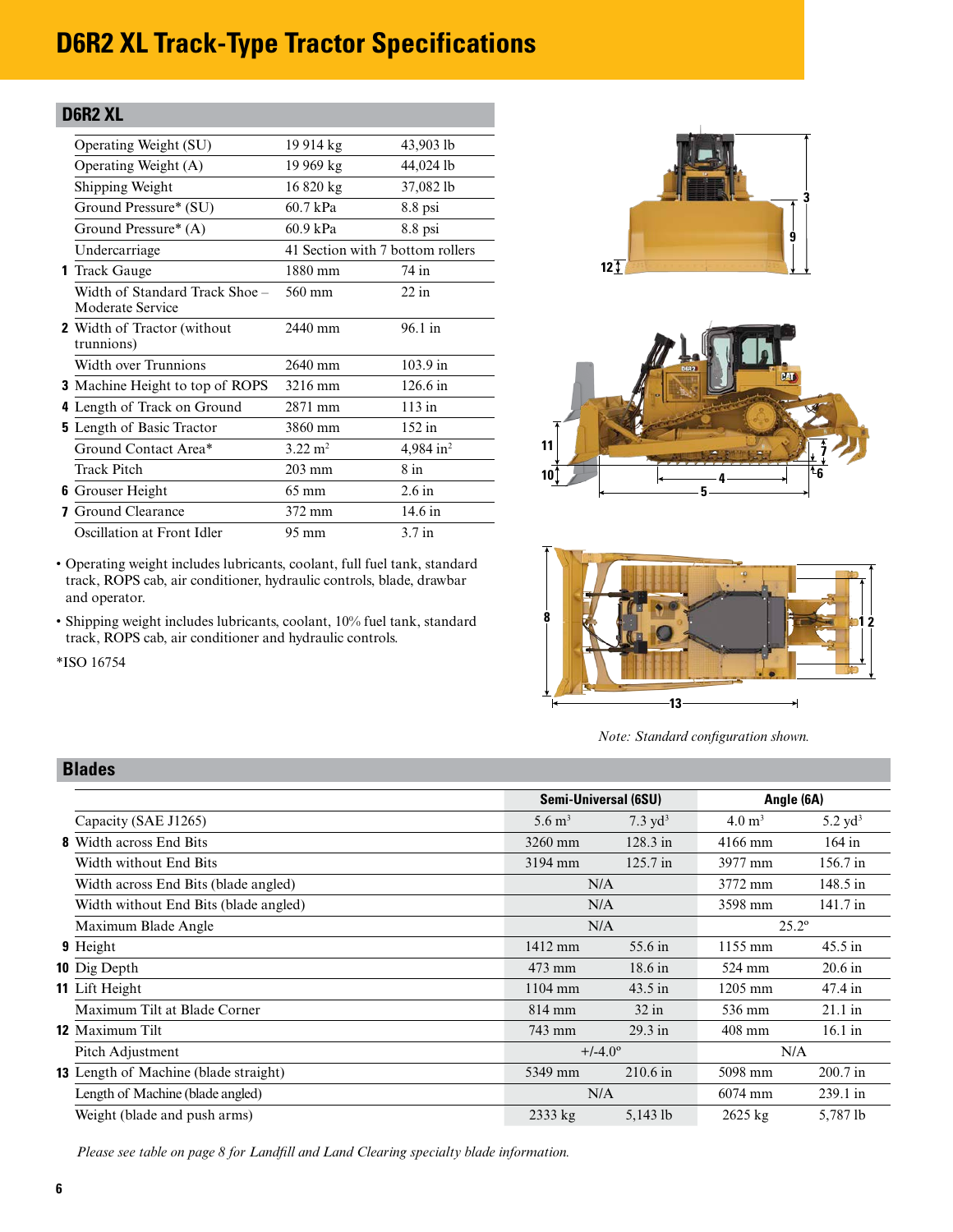#### <span id="page-6-0"></span>**D6R2 LGP** (Low Ground Pressure)

| <b>Operating Weight</b>                            | 21 661 kg                        | 47,754 lb               |
|----------------------------------------------------|----------------------------------|-------------------------|
| Shipping Weight                                    | 18 720 kg                        | 41,270 lb               |
| Ground Pressure*                                   | 35.4 kPa                         | 5.1 psi                 |
| Undercarriage                                      | 45 Section with 8 bottom rollers |                         |
| <b>1</b> Track Gauge                               | 2286 mm                          | $90 \text{ in}$         |
| Width of Standard Track Shoe –<br>Moderate Service | $915 \text{ mm}$                 | 36 in                   |
| <b>2</b> Width of Tractor (without<br>trunnions)   | 3201 mm                          | $126$ in                |
| Width over Trunnions                               | 3490 mm                          | 137.4 in                |
| <b>3</b> Machine Height to top of ROPS             | 3266 mm                          | $128.6 \text{ in}$      |
| 4 Length of Track on Ground                        | 3275 mm                          | 128.9 in                |
| <b>5</b> Length of Basic Tractor                   | 4247 mm                          | 167.2 in                |
| Ground Contact Area*                               | $5.99 \text{ m}^2$               | $9,290$ in <sup>2</sup> |
| Track Pitch                                        | $203 \text{ mm}$                 | $8$ in                  |
| <b>6</b> Grouser Height                            | $65 \text{ mm}$                  | $2.6$ in                |
| Ground Clearance                                   | 422 mm                           | $16.6$ in               |
| Oscillation at Front Idler                         | $112 \text{ mm}$                 | $4.4 \text{ in}$        |

• Operating weight includes lubricants, coolant, full fuel tank, standard track, ROPS cab, air conditioner, hydraulic controls, blade, drawbar and operator.

• Shipping weight includes lubricants, coolant, 10% fuel tank, standard track, ROPS cab, air conditioner and hydraulic controls.

\*ISO 16754

**Blades**







*Note: Standard configuration shown.*

| DIAUGS                                       |                   |                          |
|----------------------------------------------|-------------------|--------------------------|
|                                              |                   | <b>Straight (LGP 6S)</b> |
| Capacity (SAE J1265)                         | $3.8 \text{ m}^3$ | $5.0 \text{ yd}^3$       |
| <b>8</b> Width across End Bits               | $4063$ mm         | $160$ in                 |
| Width without End Bits                       | 3917 mm           | $154.2 \text{ in}$       |
| Maximum Blade Angle                          |                   | N/A                      |
| 9 Height                                     | $1101$ mm         | $43.3 \text{ in}$        |
| <b>10</b> Dig Depth                          | $655 \text{ mm}$  | $25.8$ in                |
| 11 Lift Height                               | $1083$ mm         | $42.6$ in                |
| Maximum Tilt at Blade Corner                 | 746 mm            | $29.4 \text{ in}$        |
| <b>12 Maximum Tilt</b>                       | $701$ mm          | $27.6$ in                |
| Pitch Adjustment                             |                   | $+/-4.4^{\circ}$         |
| <b>13</b> Length of Machine (blade straight) | 5465 mm           | $215.2 \text{ in}$       |
| Weight (blade and push arms)                 | $2418$ kg         | 5,331 lb                 |

*Please see table on page 8 for Landfill and Land Clearing specialty blade information.*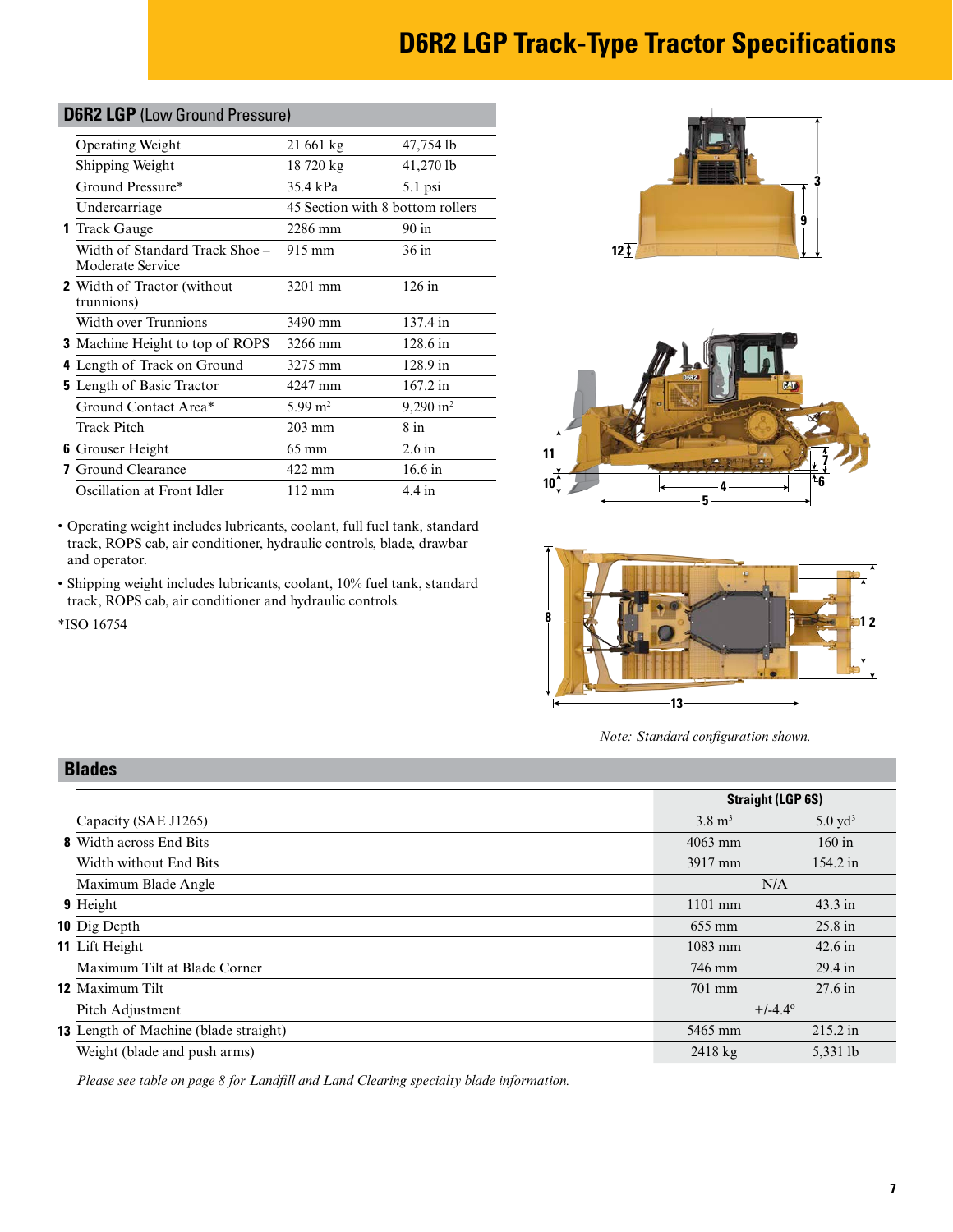### <span id="page-7-0"></span>**Specialty Blades**

|                                       | Landfill (6SU)<br>with Trash Rack |                    | <b>Land Clearing (6SU)</b><br>with Brush Rack |                    | <b>Land Clearing (6A)</b><br>with Brush Rack |                    | Landfill (LGP 6S)<br>with Trash Rack |                    |  |
|---------------------------------------|-----------------------------------|--------------------|-----------------------------------------------|--------------------|----------------------------------------------|--------------------|--------------------------------------|--------------------|--|
| Capacity (SAE J1265)                  | $5.6 \,\mathrm{m}^3$              | $7.3 \text{ yd}^3$ | $5.6 \,\mathrm{m}^3$                          | $7.3 \text{ vd}^3$ | $4.0 \text{ m}^3$                            | 5.2 $yd^3$         | $3.8 \text{ m}^3$                    | $5 \text{ yd}^3$   |  |
| Width across End Bits                 | 3260 mm                           | $128.3$ in         | 3260 mm                                       | $128.3$ in         | $4166$ mm                                    | $164.0 \text{ in}$ | $4063$ mm                            | 160.0 in           |  |
| Width without End Bits                | 3194 mm                           | $125.7 \text{ in}$ | 3194 mm                                       | $125.7 \text{ in}$ | 3977 mm                                      | $156.7$ in         | 3917 mm                              | 154.2 in           |  |
| Width across End Bits (blade angled)  | N/A                               |                    | N/A                                           |                    | 3772 mm                                      | 148.5 in           | N/A                                  |                    |  |
| Width without End Bits (blade angled) | N/A                               |                    | N/A                                           |                    | 3598 mm                                      | $141.7 \text{ in}$ | N/A                                  |                    |  |
| Maximum Blade Angle                   | N/A                               |                    | N/A                                           |                    | $25.2^{\circ}$                               |                    | N/A                                  |                    |  |
| Height                                | 2062 mm                           | 81.2 in            | 1838 mm                                       | $72.4 \text{ in}$  | 1700 mm                                      | $67$ in            | $1703$ mm                            | $67$ in            |  |
| Dig Depth                             | 473 mm                            | $18.6 \text{ in}$  | 473 mm                                        | $18.6 \text{ in}$  | 524 mm                                       | $20.6$ in          | 655 mm                               | $25.8$ in          |  |
| Lift Height                           | 1104 mm                           | $43.5$ in          | $1104$ mm                                     | $43.5$ in          | $1205$ mm                                    | $47.4 \text{ in}$  | 1083 mm                              | $42.6 \text{ in}$  |  |
| Maximum Tilt at Blade Corner          | $814 \text{ mm}$                  | $32$ in            | 814 mm                                        | $32$ in            | 536 mm                                       | $21.1$ in          | 746 mm                               | 29.4 in            |  |
| Maximum Tilt                          | 743 mm                            | $29.3$ in          | 743 mm                                        | $29.3 \text{ in}$  | $408$ mm                                     | $16.1 \text{ in}$  | 701 mm                               | $27.6$ in          |  |
| Pitch Adjustment                      | $+/-4.0^{\circ}$                  |                    | $+/-4.0^{\circ}$                              |                    | N/A                                          |                    | $+/-4.4^{\circ}$                     |                    |  |
| Length of Machine (blade straight)    | 5349 mm                           | $210.6 \text{ in}$ | 5349 mm                                       | $210.6$ in         | 5098 mm                                      | $200.7$ in         | 5465 mm                              | $215.2 \text{ in}$ |  |
| Length of Machine (blade angled)      | N/A                               |                    | N/A                                           |                    | 6074 mm                                      | 239.1 in           | N/A                                  |                    |  |
| Weight (blade and push arms)          | $2578$ kg                         | 5,683 $1b$         | $2523 \text{ kg}$                             | 5.562 lb           | $2853 \text{ kg}$                            | $6,290$ lb         | $2660 \text{ kg}$                    | 5,865 lb           |  |

#### **Rippers**

| Type                             | Fixed Parallelogram |                   |
|----------------------------------|---------------------|-------------------|
| Number of Pockets                | $3 - Multi-Shank$   |                   |
| Overall Beam Width               | $2190$ mm           | $86.2 \text{ in}$ |
| Weight with Standard Shanks      | $1644 \text{ kg}$   | $3,624$ lb        |
| Maximum Penetration              | 500 mm              | $19.7$ in         |
| <b>Maximum Penetration Force</b> | $65.6 \text{ kN}$   | 14,747 lbf        |
| Pry-out Force                    | $116.5 \text{ kN}$  | $26,190$ lbf      |

#### **Dimensions – Rear Attachments**

Add the following to the total length of the machine when these rear attachments are installed.

|            | <b>Ripper</b> |         | <b>Drawbar</b> |                  | <b>Striker Box</b> |           |
|------------|---------------|---------|----------------|------------------|--------------------|-----------|
| Standard   | 1403 mm       | 55.2 in | 366 mm         | 14.4 in          | 511 mm             | $20.1$ in |
| <b>XL</b>  | 1403 mm       | 55.2 in | 366 mm         | 14.4 in          | 511 mm             | $20.1$ in |
| <b>LGP</b> | 1298 mm       | 51.1 in | 251 mm         | $9.9 \text{ in}$ | 483 mm             | $19$ in   |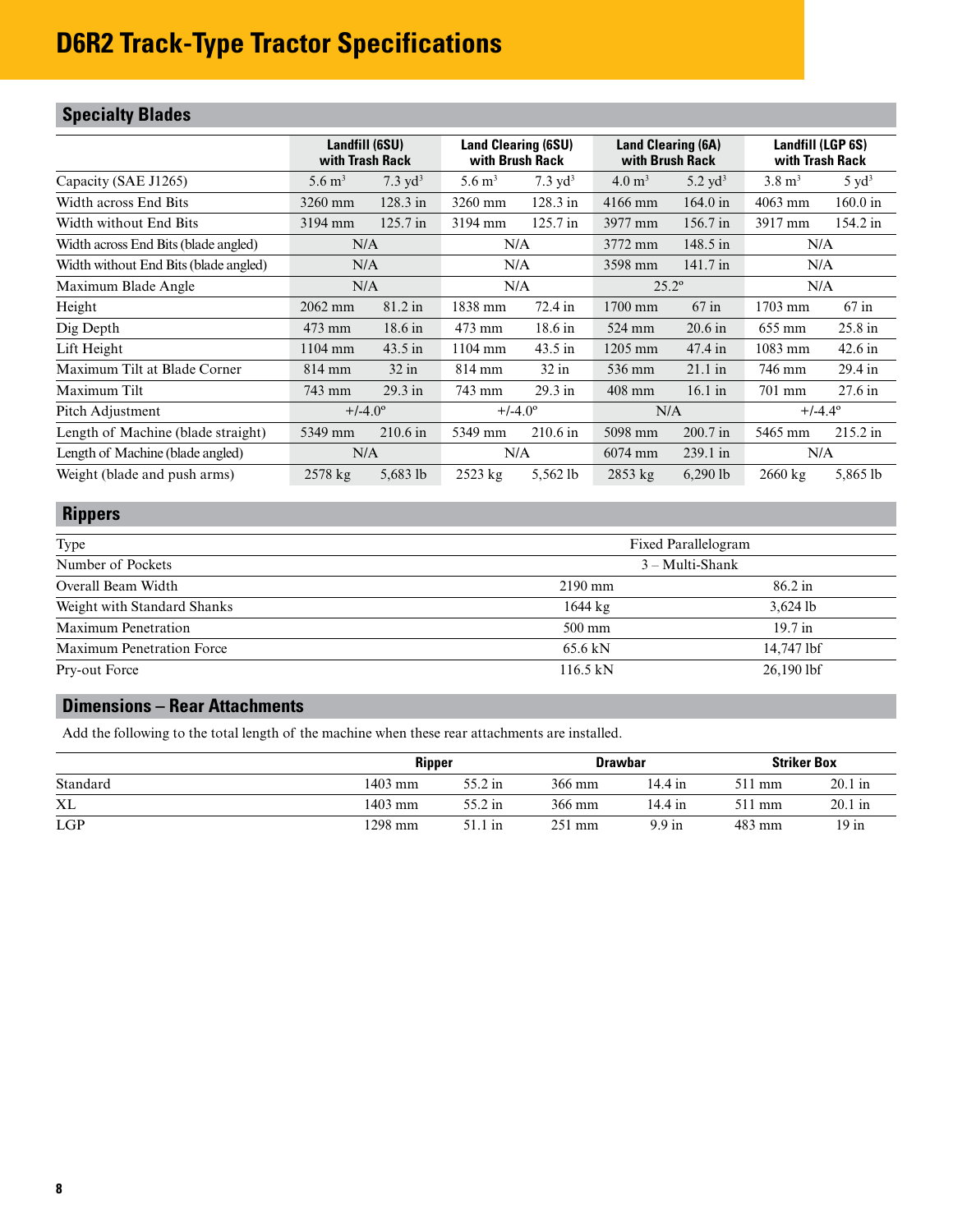<span id="page-8-0"></span>

| <b>Track Shoes</b>                                                                                                |                                               |                                                                              |              |            |  |  |  |  |
|-------------------------------------------------------------------------------------------------------------------|-----------------------------------------------|------------------------------------------------------------------------------|--------------|------------|--|--|--|--|
|                                                                                                                   |                                               | <b>Standard</b>                                                              | <b>XL</b>    | <b>LGP</b> |  |  |  |  |
| <b>Heavy Duty</b>                                                                                                 |                                               |                                                                              |              |            |  |  |  |  |
| 560 mm (22 in)                                                                                                    | Moderate Service                              | $\checkmark$                                                                 | $\checkmark$ |            |  |  |  |  |
| 560 mm (22 in)                                                                                                    | <b>Extreme Service</b>                        | ✓                                                                            | ✓            |            |  |  |  |  |
| 560 mm (22 in)                                                                                                    | Extreme Service, Trapezoidal                  |                                                                              | ✓            |            |  |  |  |  |
| $610$ mm $(24$ in)                                                                                                | Moderate Service                              | $\checkmark$                                                                 | $\checkmark$ |            |  |  |  |  |
| $610$ mm $(24$ in)                                                                                                | Extreme Service, Trapezoidal                  |                                                                              | $\checkmark$ |            |  |  |  |  |
| 915 mm (36 in)                                                                                                    | Moderate Service                              |                                                                              |              | ✓          |  |  |  |  |
| $915 \text{ mm} (36 \text{ in})$                                                                                  | Extreme Service, Trapezoidal                  |                                                                              |              |            |  |  |  |  |
| 990 mm (39 in)                                                                                                    | Self-Cleaning                                 |                                                                              |              | ✓          |  |  |  |  |
| Cat Abrasion™                                                                                                     |                                               |                                                                              |              |            |  |  |  |  |
| $610$ mm $(24$ in)                                                                                                | <b>Extreme Service</b>                        |                                                                              | $\checkmark$ |            |  |  |  |  |
| 915 mm (36 in)                                                                                                    | <b>Extreme Service</b>                        |                                                                              |              | ✓          |  |  |  |  |
| <b>Standards</b>                                                                                                  |                                               |                                                                              |              |            |  |  |  |  |
| ROPS (Rollover Protective Structure) offered by Caterpillar meets ROPS criteria ISO 3471:2008<br><b>ROPS/FOPS</b> |                                               |                                                                              |              |            |  |  |  |  |
|                                                                                                                   |                                               | FOPS (Falling Object Protective Structure) meets FOPS criteria ISO 3449:2005 |              |            |  |  |  |  |
| <b>Brakes</b>                                                                                                     | Brakes meet the standard SAE J/ISO 10265:2008 |                                                                              |              |            |  |  |  |  |
| Cound Lough Information                                                                                           |                                               |                                                                              |              |            |  |  |  |  |

#### **Sound Level Information**

Hearing protection may be needed when the machine is operated with an open operator station, with a cab that is not properly maintained, or when the doors and windows are open for extended periods or in a noisy environment.

| Operator Sound Pressure Level | Standard                               | $80 \text{ dB}(A)$ | "ISO 6396:2008" <sup>(1)</sup> |
|-------------------------------|----------------------------------------|--------------------|--------------------------------|
|                               | $80 \text{ dB}(A)$<br>Sound Suppressed |                    |                                |
| Exterior Sound Pressure Level | Standard                               | 116 $dB(A)$        | "ISO 6395:2008" <sup>(2)</sup> |
|                               | Sound Suppressed                       | 113 $dB(A)$        |                                |

(1) The measurement was conducted at 100% of the maximum engine cooling fan speed. The sound level may vary at different engine cooling fan speeds or when fitted with optional engine fan speed selections. The measurement was conducted with the cab doors and the cab windows closed and the HVAC on "medium". The cab was properly installed and maintained.

 $^{(2)}$  The measurement was conducted at 100% of the maximum engine cooling fan speed. The sound level may vary at different engine cooling fan speeds or when fitted with optional engine fan speed selections.

The sound levels listed above include both measurement uncertainty and uncertainty due to production variation.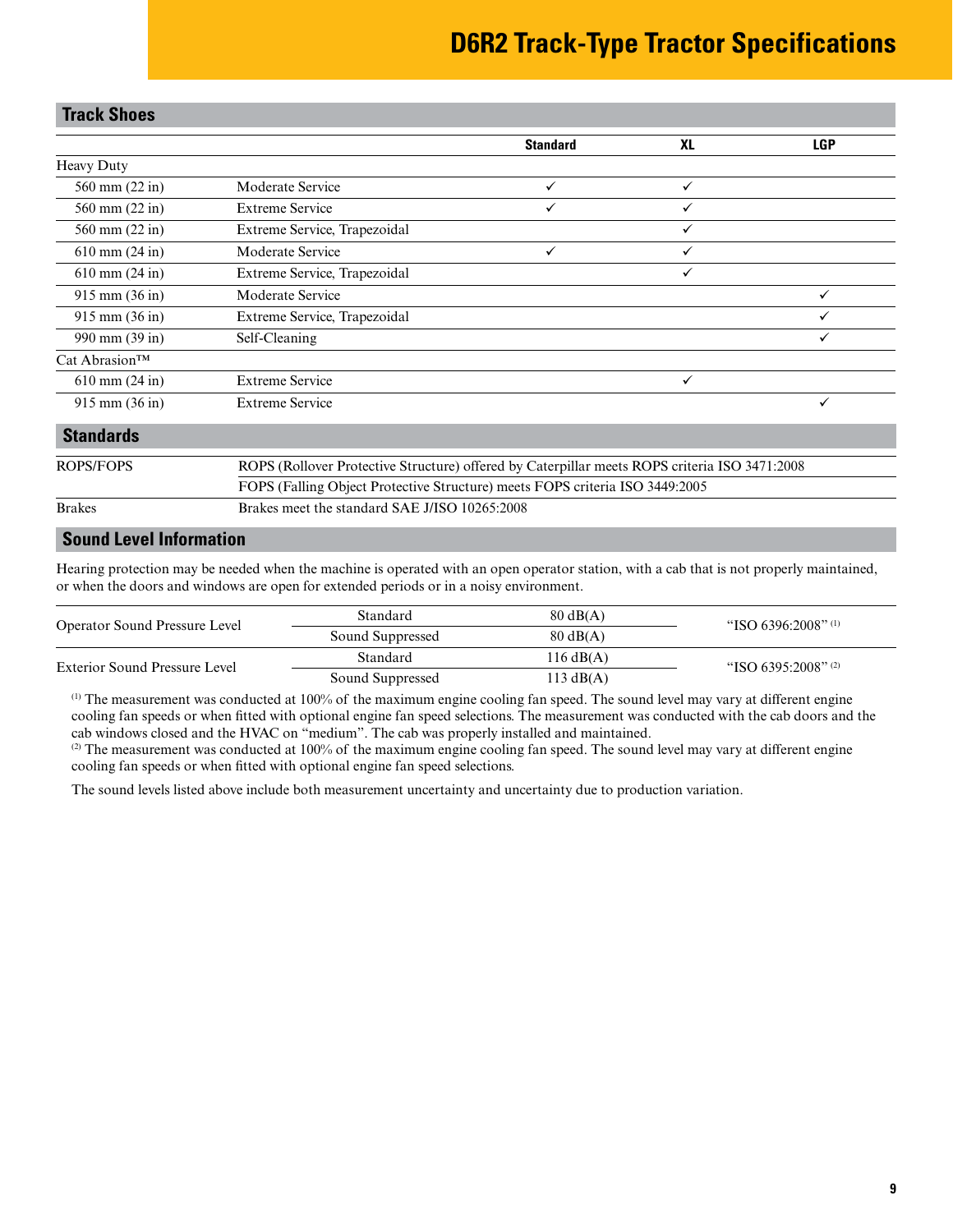### <span id="page-9-0"></span>**D6R2 Specialty Configurations**

Choose from a variety of factory options to equip your dozer for the challenges of working in the harshest applications.

#### **Waste/Landfill**

- Turbine precleaner with screen
- Fuel tank guards and heavy duty bottom guards
- Heavy duty radiator guard
- Front striker bars
- Rear striker bars/rigid drawbar and housing with large access
- doors. Counterweight ready. • Additional counterweight
- Heavy duty guarded final drives
- Door, side and rear cab screens
- Trash resistant aluminum bar plate radiator (6.35 fins-per-inch)
- Ejector fan
- 150-amp ducted alternator
- Engine thermal shields
- Landfill blades equipped with a trash rack to increase productive capacity
- Tilt cylinder line guards on bulldozer hydraulic lines
- Track shoes with trapezoidal holes
- Heavy Duty Waste undercarriage with carrier roller, guarded idler seals ready for front striker bar

#### **Forestry/Land Clearing**

- Heavy Duty radiator guard
- Heavy duty bottom guard
- Land clearing fuel tank guard
- Land clearing blades include finishing dozing cutting edges and general duty end bits and "brush" rack on top of the blade
- Door, side and rear cab screens
- Engine thermal shields

#### **Extreme/Arctic Cold**

- Arctic final drives
- Heavy duty battery
- Arctic lubricant
- Artic cab with dual pane glass and integral cooling/heating system with external cab A/C condenser
- Heated/ventilated seat
- Heated fuel system
- Solid engine enclosure
- Ether starting aid
- Engine coolant heater (240V)
- Reversible fan
- 150 amp heavy duty alternator

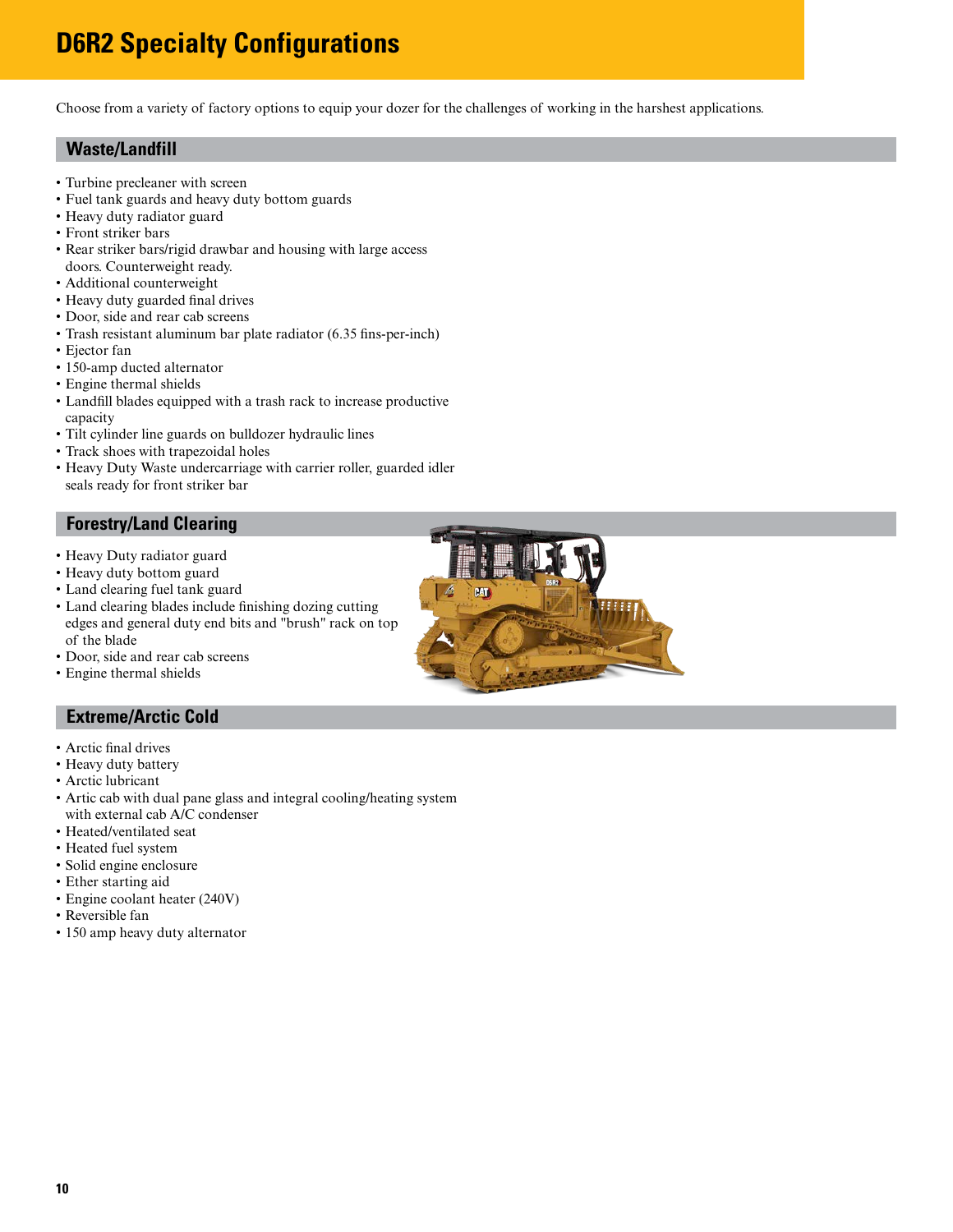#### <span id="page-10-0"></span>**Standard and Optional Equipment**

Standard and optional equipment may vary. Consult your Cat dealer for details.

|                                                                | <b>Standard</b> | <b>Optional</b> |                                                                                       | <b>Standard</b>          | <b>Optional</b> |
|----------------------------------------------------------------|-----------------|-----------------|---------------------------------------------------------------------------------------|--------------------------|-----------------|
| <b>POWER TRAIN</b>                                             |                 |                 | <b>OPERATOR ENVIRONMENT</b>                                                           |                          |                 |
| Cat C9 turbocharged direct injection                           | ✓               |                 | Adjustable armrest                                                                    | ✓                        |                 |
| diesel engine                                                  |                 |                 | Adjustable contour suspension seat                                                    | ✓                        |                 |
| Air cleaner, precleaner with strata tube<br>dust ejector       | ✓               |                 | Cab with integrated ROPS                                                              | ✓                        |                 |
| Air filter with electronic service indicator                   | $\checkmark$    |                 | Caterpillar monitoring system                                                         | $\checkmark$             |                 |
| Aluminum bar plate Air-to-Air<br>Aftercooler (ATAAC)           | ✓               |                 | - coolant temperature<br>- hydraulic oil temperature<br>- power train oil temperature |                          |                 |
| Aluminum bar plate radiator                                    | $\checkmark$    |                 | - fuel level                                                                          |                          |                 |
| Direct drive fan blower                                        | ✓               |                 | - engine speed, tachometer<br>- service hour meter                                    |                          |                 |
| Electric fuel priming pump                                     | ✓               |                 | - system warning lamps                                                                |                          |                 |
| Electronic parking brake                                       | ✓               |                 | Dash-mounted foot pads                                                                | ✓                        |                 |
| Extended life coolant                                          | ✓               |                 | Decelerator pedal                                                                     | ✓                        |                 |
| Final drives, 3-planet single reduction                        | ✓               |                 | Differential steering tiller-bar control                                              | $\checkmark$             |                 |
| planetary                                                      |                 |                 | Electronic rotary dial throttle switch                                                | $\checkmark$             |                 |
| Fuel filter with water in fuel sensor/<br>indicator            | ✓               |                 | Hydraulic controls, pilot operated with<br>electronic deactivation switch             | ✓                        |                 |
| Muffler with mitered stack                                     | ✓               |                 | Rearview mirror                                                                       | ✓                        |                 |
| Planetary transmission, electronic power<br>shift 3F/3R speeds | ✓               |                 | Retractable 76 mm (3 in) seat belt                                                    | ✓                        |                 |
| Prescreener                                                    | $\checkmark$    |                 | Additional mirror                                                                     |                          | ✓               |
| Torque converter/divider                                       | ✓               |                 | Arctic cab with integrated ROPS                                                       |                          | ✓               |
| Arctic final drives                                            |                 | ✓               | Canopy with integrated ROPS                                                           |                          | ✓               |
| B100-compliant fuel lines (required for<br>Indonesia)          |                 |                 | Screen, rear, cab or canopy<br>Screens, door/front, cab or canopy                     |                          | ✓<br>✓          |
| Engine coolant heater, 240V                                    |                 | ✓               | Screens, side, cab or canopy                                                          |                          | ✓               |
| Engine thermal shielding with water-                           |                 | ✓               | Suspension seat, cloth cover                                                          |                          | ✓               |
| cooled turbocharger                                            |                 |                 | Suspension seat, cloth cover, heated and                                              |                          |                 |
| Ether starting aid                                             |                 | ✓               | ventilated                                                                            |                          |                 |
| Exterior sound suppression                                     |                 | ✓               | Suspension seat, vinyl cover                                                          |                          |                 |
| Final drives, XL or LGP, guarded seals                         |                 | ✓               |                                                                                       | (continued on next page) |                 |
| Heated fuel system                                             |                 | ✓               |                                                                                       |                          |                 |
| Radiator core protector                                        |                 | ✓               |                                                                                       |                          |                 |
| Radiator fan, ejector                                          |                 |                 |                                                                                       |                          |                 |
| Radiator fan, increased speed (high<br>ambient)                |                 |                 |                                                                                       |                          |                 |
| Radiator fan, reversible (cold weather)                        |                 | ✓               |                                                                                       |                          |                 |
| Raised precleaner                                              |                 | ✓               |                                                                                       |                          |                 |
| Trash resistant radiator                                       |                 | ✓               |                                                                                       |                          |                 |
| Turbine precleaner with screen                                 |                 | ✓               |                                                                                       |                          |                 |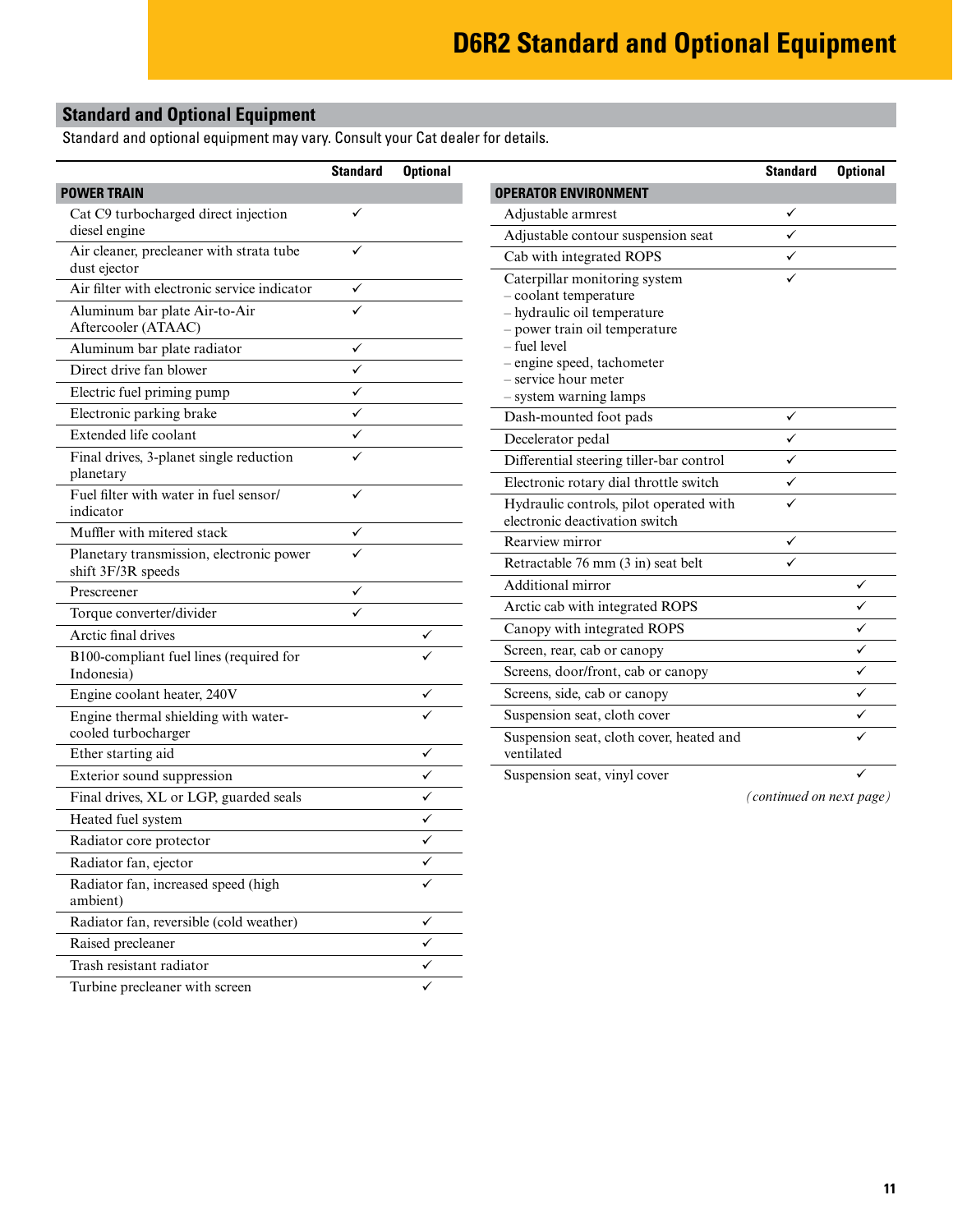#### **Standard and Optional Equipment** *(continued)*

Standard and optional equipment may vary. Consult your Cat dealer for details.

|                                                             | <b>Standard</b>         | <b>Optional</b> |
|-------------------------------------------------------------|-------------------------|-----------------|
| <b>ELECTRICAL</b>                                           |                         |                 |
| Alternator (115 amp)                                        |                         |                 |
| Backup alarm                                                | ✓                       |                 |
| Batteries, 2 maintenance free<br>12V(24V system)            |                         |                 |
| Converter, 12V, 10 amp with 1 outlet                        |                         |                 |
| Electric start, 24V                                         |                         |                 |
| Forward warning horn                                        |                         |                 |
| Halogen lights (4)                                          |                         |                 |
| Alternator, 150 amp, ducted                                 |                         |                 |
| Alternator, 150 amp, heavy duty                             |                         |                 |
| Heavy duty battery                                          |                         |                 |
| Halogen lights $(4 -$ sweep)                                |                         |                 |
| Halogen lights (6)                                          |                         |                 |
| Halogen lights $(8 -$ sweep)                                |                         |                 |
| LED lights $(6)$                                            |                         |                 |
| <b>UNDERCARRIAGE</b>                                        |                         |                 |
| Carrier roller ready (STD model)                            |                         |                 |
| Carrier rollers, lifetime lubricated<br>(XL and LGP models) |                         |                 |
| End track guiding guards                                    |                         |                 |
| Equalizer bar                                               |                         |                 |
| Heavy Duty sealed and lubricated track                      | $\overline{\checkmark}$ |                 |
| Hydraulic track adjusters                                   | ✓                       |                 |
| Lifetime lubricated idlers                                  | ✓                       |                 |
| Lifetime lubricated track rollers                           |                         |                 |
| Pinned pivot shafts                                         | ✓                       |                 |
| Replaceable sprocket rim segments                           |                         |                 |
| Tubular track roller frames                                 |                         |                 |
| Center track guiding                                        |                         |                 |
| Full length track guiding                                   |                         |                 |
| Cat Abrasion (XL and LGP)                                   |                         |                 |
| Waste handing/landfill (XL and LGP)                         |                         |                 |

|                                                                                            | <b>Standard</b> | <b>Optional</b> |
|--------------------------------------------------------------------------------------------|-----------------|-----------------|
| <b>SERVICE AND MAINTENANCE</b>                                                             |                 |                 |
| Diagnostic connector                                                                       |                 |                 |
| Sampling ports<br>- engine oil<br>- engine coolant<br>- power train oil<br>- hydraulic oil |                 |                 |
| Ecology drains, power train                                                                |                 |                 |
| High speed oil change system                                                               |                 |                 |
| <b>TECHNOLOGY PRODUCTS</b>                                                                 |                 |                 |
| Cat Product Link™ ready                                                                    |                 |                 |
| Cat Product Link, Cellular PL641                                                           |                 |                 |
| Cat Product Link, Satellite PL631                                                          |                 |                 |
| <b>BLADES</b>                                                                              |                 |                 |
| Angle blade, hydraulic or mechanical tilt<br>(STD and XL)                                  |                 |                 |
| Angle blade, hydraulic or mechanical tilt,<br>land clearing (XL)                           |                 |                 |
| Semi-Universal blade, hydraulic tilt<br>(STD and XL)                                       |                 |                 |
| Semi-Universal blade, hydraulic tilt,<br>land clearing (STD and XL)                        |                 |                 |
| Semi-Universal blade, hydraulic tilt,<br>landfill(XL)                                      |                 |                 |
| Straight blade, hydraulic tilt<br>(STD and LGP)                                            |                 |                 |
| Straight blade, hydraulic tilt,<br>landfill (LGP)                                          |                 |                 |
| <b>ATTACHMENTS</b>                                                                         |                 |                 |
| Multi-shank ripper, straight or curved<br>shanks $(3)$                                     |                 |                 |
| Rear counterweight                                                                         |                 |                 |
| Rigid drawbar                                                                              |                 |                 |
| Ripper hydraulics                                                                          |                 |                 |
| Striker bar, rear (XL or LGP)                                                              |                 |                 |
| $0.31 - 1 - 0.47$<br>$T \cap D$                                                            |                 |                 |

Striker bars, front (XL or LGP)

*(continued on next page)*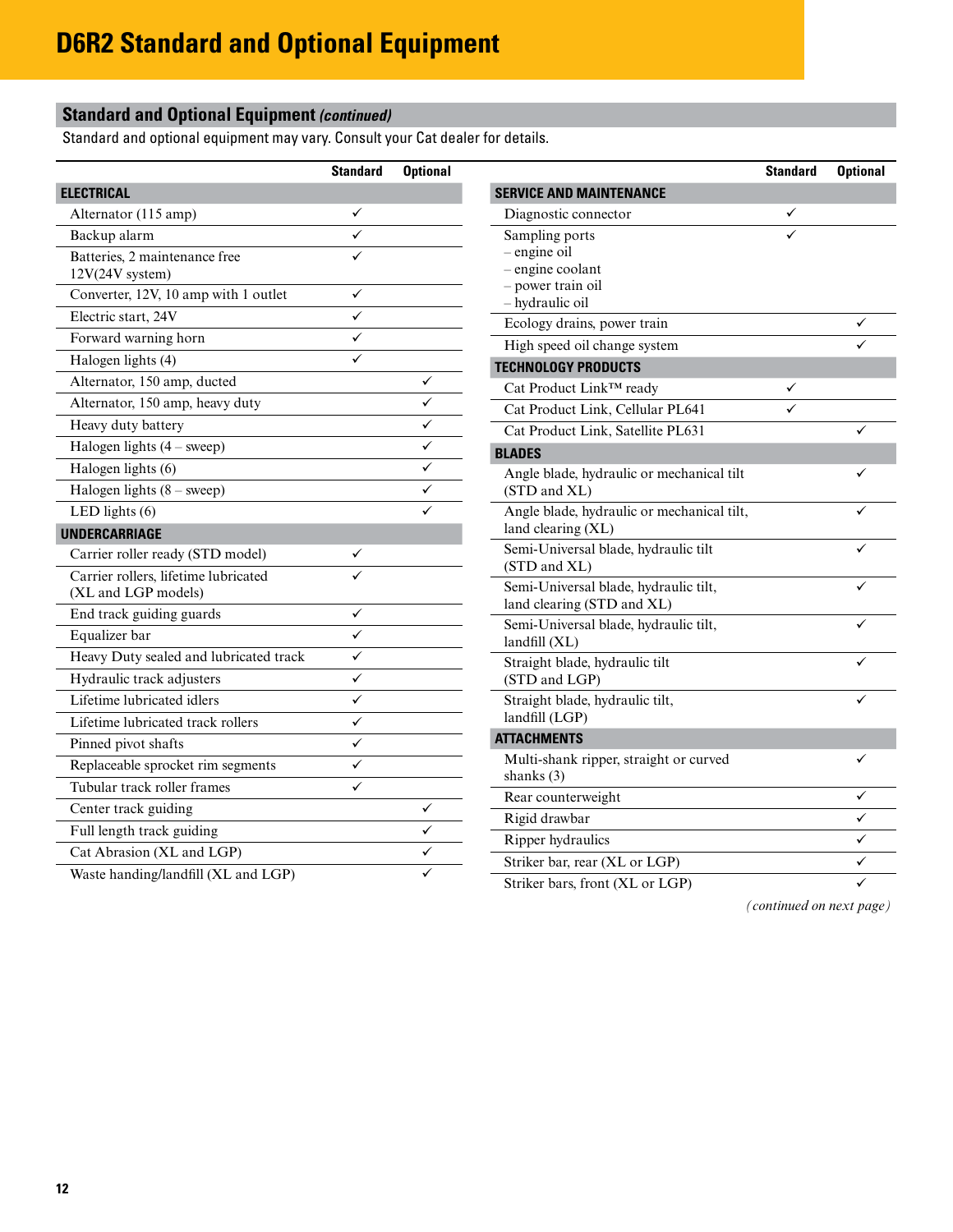#### **Standard and Optional Equipment** *(continued)*

Standard and optional equipment may vary. Consult your Cat dealer for details.

|                                                   | <b>Standard</b> | <b>Optional</b> |                             | <b>Standard</b> |
|---------------------------------------------------|-----------------|-----------------|-----------------------------|-----------------|
| <b>GUARDS</b>                                     |                 |                 | <b>SPECIAL ARRANGEMENTS</b> |                 |
| Bottom guards                                     | $\checkmark$    |                 | Waste Handler               |                 |
| Engine cover with perforated hood and             | $\checkmark$    |                 | Forestry/Land Clearing      |                 |
| side enclosures                                   |                 |                 | Arctic                      |                 |
| Forward protection sweeps                         |                 | ✓               |                             |                 |
| Fuel tank guard                                   |                 | ✓               |                             |                 |
| Heavy duty bottom guard                           |                 | $\checkmark$    |                             |                 |
| Heavy duty radiator guard                         |                 | $\checkmark$    |                             |                 |
| Hydraulic blade tilt line guards                  |                 | ✓               |                             |                 |
| Land clearing guards                              |                 | $\checkmark$    |                             |                 |
| Solid hood engine enclosure                       |                 | ✓               |                             |                 |
| Transmission guard                                |                 | $\checkmark$    |                             |                 |
| <b>OTHER STANDARD EQUIPMENT</b>                   |                 |                 |                             |                 |
| Front pull device                                 | ✓               |                 |                             |                 |
| Hydraulic oil cooler                              | $\checkmark$    |                 |                             |                 |
| Lift cylinder mounting                            | $\checkmark$    |                 |                             |                 |
| Lift cylinders with lines                         | $\checkmark$    |                 |                             |                 |
| Load sensing hydraulics,                          | $\checkmark$    |                 |                             |                 |
| dozer lift and tilt                               |                 |                 |                             |                 |
| Louvered radiator door                            | $\checkmark$    |                 |                             |                 |
| Vandalism protection                              |                 |                 |                             |                 |
| - cap locks fitted to battery box and fuel        |                 |                 |                             |                 |
| tank drain<br>- provision for cap locks for fluid |                 |                 |                             |                 |
| compartments and engine enclosures                |                 |                 |                             |                 |